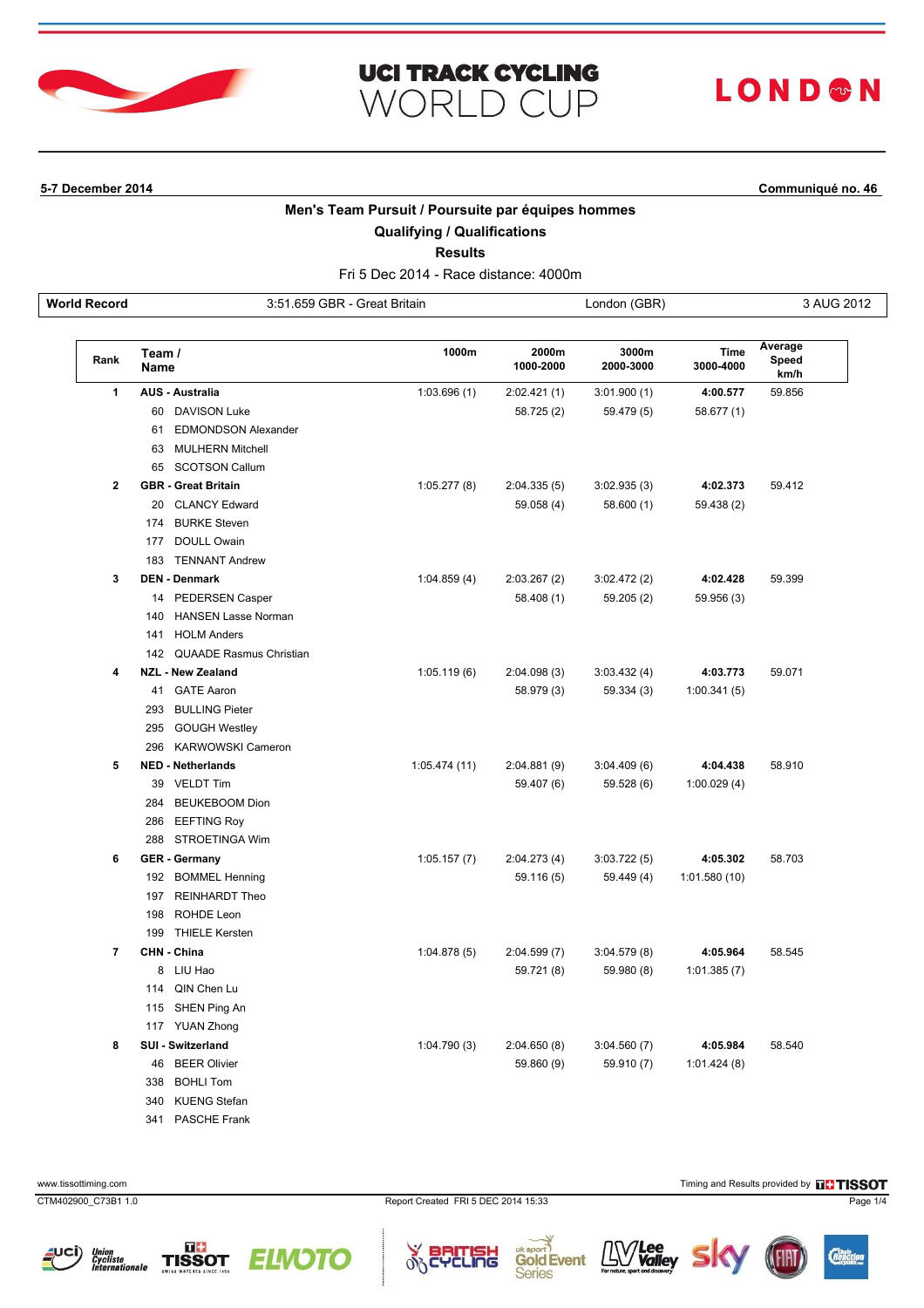

# LOND®N

**5-7 December 2014 Communiqué no. 46**

### **Men's Team Pursuit / Poursuite par équipes hommes**

**UCI TRACK CYCLING** 

**WORLD CUP** 

**Qualifying / Qualifications**

**Results**

Fri 5 Dec 2014 - Race distance: 4000m **World Record** 3:51.659 GBR - Great Britain London (GBR) 3 AUG 2012

| Rank | Team /<br>Name       |                                    | 1000m         | 2000m<br>1000-2000 | 3000m<br>2000-3000 | Time<br>3000-4000 | Average<br>Speed<br>km/h |
|------|----------------------|------------------------------------|---------------|--------------------|--------------------|-------------------|--------------------------|
| 9    |                      | <b>RUS - Russia</b>                | 1:04.443(2)   | 2:04.516(6)        | 3:05.435(9)        | 4:07.635          | 58.150                   |
|      |                      | 318 PROSTOKSHIN Andrey             |               | 1:00.073(10)       | 1:00.919(11)       | 1:02.200(14)      |                          |
|      |                      | 319 SHILOV Sergey                  |               |                    |                    |                   |                          |
|      |                      | 321 SOKOLOV Dmitry                 |               |                    |                    |                   |                          |
|      |                      | 323 SVESHNIKOV Kirill              |               |                    |                    |                   |                          |
| 10   | <b>BEL - Belgium</b> |                                    | 1:05.697(13)  | 2:05.836 (11)      | 3:05.873(10)       | 4:07.965          | 58.072                   |
|      |                      | 3 DE BUYST Jasper                  |               | 1:00.139(11)       | 1:00.037(9)        | 1:02.092(13)      |                          |
|      |                      | 74 CORNU Dominique                 |               |                    |                    |                   |                          |
|      |                      | 75 DE KETELE Kenny                 |               |                    |                    |                   |                          |
|      |                      | 76 DE PAUW Moreno                  |               |                    |                    |                   |                          |
| 11   |                      | <b>COL - Colombia</b>              | 1:05.990(15)  | 2:06.978 (15)      | 3:07.467(14)       | 4:08.183          | 58.021                   |
|      |                      | 10 GAVIRIA RENDON Fernando         |               | 1:00.988(16)       | 1:00.489(10)       | 1:00.716(6)       |                          |
|      |                      | 124 AVILA VANEGAS Edwin Alcibiades |               |                    |                    |                   |                          |
|      |                      | 128 RESTREPO Jhonatan              |               |                    |                    |                   |                          |
|      |                      | 129 SANCHEZ Brayan                 |               |                    |                    |                   |                          |
| 12   |                      | <b>ARG - Argentina</b>             | 1:05.836(14)  | 2:06.077 (12)      | 3:07.121(12)       | 4:08.664          | 57.909                   |
|      |                      | 50 AGOSTINI Mauro                  |               | 1:00.241(12)       | 1:01.044 (13)      | 1:01.543(9)       |                          |
|      |                      | 52 CRESPO Marcos                   |               |                    |                    |                   |                          |
|      |                      | 53 MERLOS Juan Dario               |               |                    |                    |                   |                          |
|      |                      | 56 SEPULVEDA Eduardo               |               |                    |                    |                   |                          |
| 13   |                      | <b>CAN - Canada</b>                | 1:05.369(9)   | 2:06.150(13)       | 3:07.167(13)       | 4:09.054          | 57.818                   |
|      | 99                   | CAVES Aidan                        |               | 1:00.781(15)       | 1:01.017(12)       | 1:01.887(11)      |                          |
|      | 101                  | <b>MACKINNON Sean</b>              |               |                    |                    |                   |                          |
|      |                      | 102 PELLETIER-ROY Remi             |               |                    |                    |                   |                          |
|      |                      | 103 VEAL Ed                        |               |                    |                    |                   |                          |
| 14   |                      | <b>BLR - Belarus</b>               | 1:06.934 (19) | 2:07.257 (16)      | 3:08.475(15)       | 4:10.966          | 57.378                   |
|      |                      | 85 AKHRAMENKA Yauheni              |               | 1:00.323(13)       | 1:01.218(14)       | 1:02.491 (16)     |                          |
|      |                      | 86 RAMANAU Raman                   |               |                    |                    |                   |                          |
|      |                      | 87 TSISHCHANKA Hardzei             |               |                    |                    |                   |                          |
|      | 88                   | <b>TSISHKOU Raman</b>              |               |                    |                    |                   |                          |
| 15   |                      | <b>HKG - Hong Kong</b>             | 1:06.719(18)  | 2:07.871 (18)      | 3:09.102(16)       | 4:11.076          | 57.353                   |
|      |                      | 27 CHEUNG King Lok                 |               | 1:01.152(18)       | 1:01.231(15)       | 1:01.974 (12)     |                          |
|      |                      | 207 CHEUNG King Wai                |               |                    |                    |                   |                          |
|      |                      | 208 LEUNG Chun Wing                |               |                    |                    |                   |                          |
|      |                      | 209 WU Lok Chun                    |               |                    |                    |                   |                          |
| 16   |                      | FRA - France                       | 1:07.091 (20) | 2:08.446 (21)      | 3:09.821(18)       | 4:12.243          | 57.087                   |
|      |                      | 160 COQUARD Bryan                  |               | 1:01.355(20)       | 1:01.375(16)       | 1:02.422(15)      |                          |
|      |                      | 162 DUVAL Julien                   |               |                    |                    |                   |                          |
|      |                      | 163 FOURNIER Marc                  |               |                    |                    |                   |                          |

164 GOUGEARD Alexis

CTM402900\_C73B1 1.0 Report Created FRI 5 DEC 2014 15:33 Page 2/4

 $\delta$ 









www.tissottiming.com **Timing and Results provided by ELTISSOT** 

<sup>7</sup>Lee<br>Valley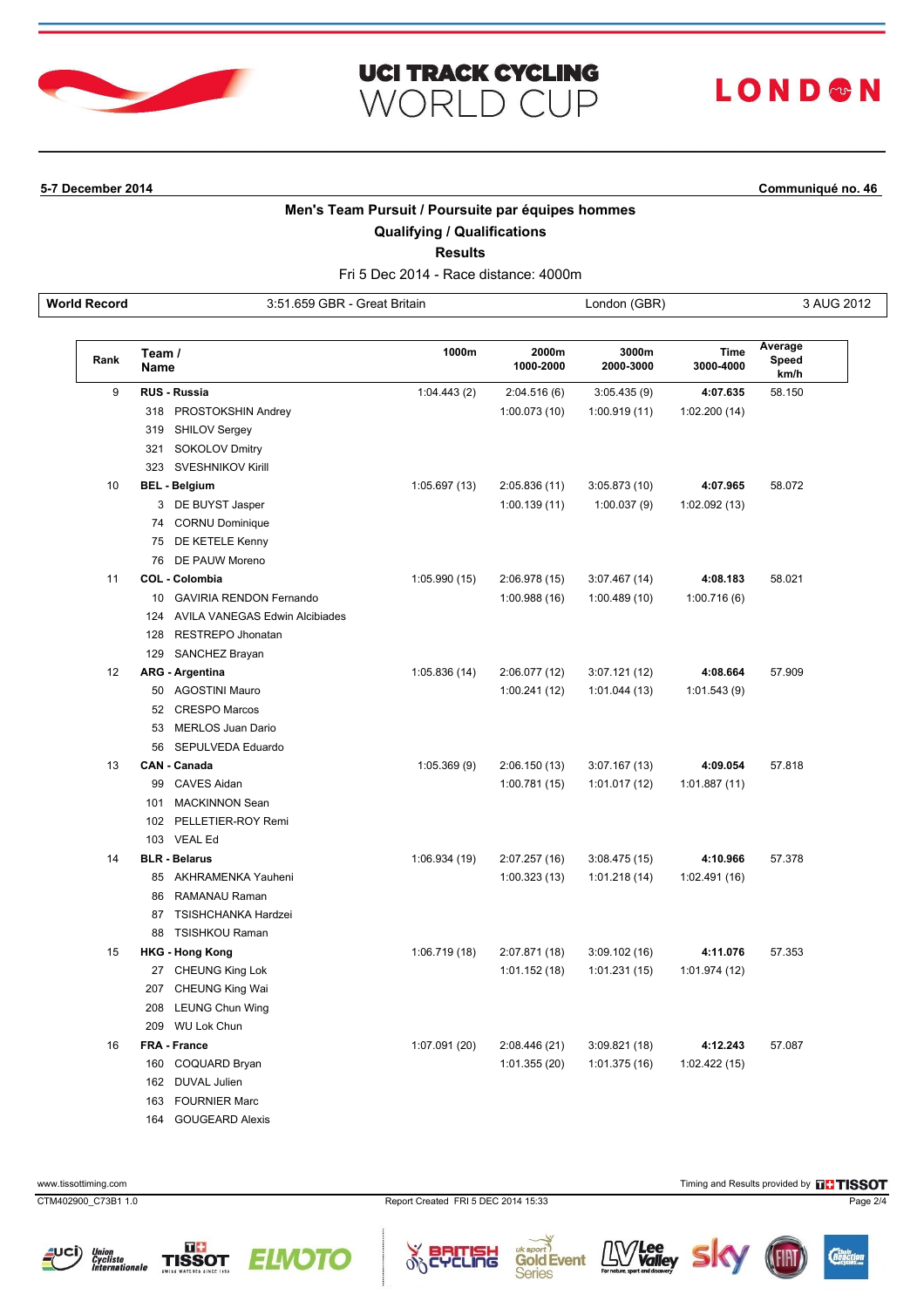

# LOND<sup>&</sup>N

**5-7 December 2014 Communiqué no. 46**

#### **Men's Team Pursuit / Poursuite par équipes hommes**

**UCI TRACK CYCLING** 

**WORLD CUP** 

**Qualifying / Qualifications**

**Results**

Fri 5 Dec 2014 - Race distance: 4000m **World Record** 3:51.659 GBR - Great Britain **3:51.659 CBR** - Great Britain **3 AUG 2012** 

| Rank | Team /<br><b>Name</b>              | 1000m         | 2000m<br>1000-2000 | 3000m<br>2000-3000 | Time<br>3000-4000 | Average<br>Speed<br>km/h |
|------|------------------------------------|---------------|--------------------|--------------------|-------------------|--------------------------|
| 17   | ITA - Italy                        | 1:07.818 (22) | 2:08.340 (20)      | 3:09.943 (20)      | 4:13.454          | 56.815                   |
|      | 227 BERTAZZO Liam                  |               | 1:00.522(14)       | 1:01.603(17)       | 1:03.511(17)      |                          |
|      | BERTAZZO Omar<br>228               |               |                    |                    |                   |                          |
|      | <b>BUTTAZZONI Alex</b><br>229      |               |                    |                    |                   |                          |
|      | <b>LAMON Francesco</b><br>231      |               |                    |                    |                   |                          |
| 18   | <b>KAZ - Kazakhstan</b>            | 1:06.597(17)  | 2:08.026 (19)      | 3:09.887 (19)      | 4:14.216          | 56.644                   |
|      | 259 GAINEYEV Robert                |               | 1:01.429(21)       | 1:01.861 (19)      | 1:04.329 (18)     |                          |
|      | KLEVANOV Nikita<br>260             |               |                    |                    |                   |                          |
|      | <b>OMIRZAKOV Dias</b><br>261       |               |                    |                    |                   |                          |
|      | 263 ZAKHAROV Artyom                |               |                    |                    |                   |                          |
| 19   | ESP - Spain                        | 1:05.370 (10) | 2:05.055(10)       | 3:06.678(11)       | 4:15.884          | 56.275                   |
|      | 16 MORA VEDRI Sebastian            |               | 59.685 (7)         | 1:01.623(18)       | 1:09.206 (22)     |                          |
|      | ELORRIAGA ZUBIAUR Unai<br>147      |               |                    |                    |                   |                          |
|      | 152 TERUEL ROVIRA Eloy             |               |                    |                    |                   |                          |
|      | 153 ZUAZUBISKAR GALLASTEGI Illart  |               |                    |                    |                   |                          |
| 20   | JPN - Japan                        | 1:06.372(16)  | 2:07.589 (17)      | 3:10.522(21)       | 4:16.449          | 56.151                   |
|      | 33 KUBOKI Kazushige                |               | 1:01.217(19)       | 1:02.933 (21)      | 1:05.927 (20)     |                          |
|      | 251 HARADA Hiroaki                 |               |                    |                    |                   |                          |
|      | <b>ICHIMARU Shogo</b><br>252       |               |                    |                    |                   |                          |
|      | 253 KURABAYASHI Takuto             |               |                    |                    |                   |                          |
| 21   | <b>UKR</b> - Ukraine               | 1:05.680(12)  | 2:06.740 (14)      | 3:09.274(17)       | 4:16.938          | 56.044                   |
|      | 346 GLADYSH Roman                  |               | 1:01.060(17)       | 1:02.534 (20)      | 1:07.664 (21)     |                          |
|      | <b>HRYNIV Vitaliy</b><br>347       |               |                    |                    |                   |                          |
|      | <b>KREMINSKYI Vladyslav</b><br>348 |               |                    |                    |                   |                          |
|      | 349 PONOMARENKO Dmytro             |               |                    |                    |                   |                          |
| 22   | <b>IRL</b> - Ireland               | 1:07.555(21)  | 2:09.716 (22)      | 3:12.756 (22)      | 4:17.444          | 55.934                   |
|      | 217 CLARKE Cormac                  |               | 1:02.161(22)       | 1:03.040 (22)      | 1:04.688(19)      |                          |
|      | <b>DOWNEY Sean</b><br>218          |               |                    |                    |                   |                          |
|      | 219 FALLON Thomas                  |               |                    |                    |                   |                          |
|      | <b>NULTY Javan</b><br>221          |               |                    |                    |                   |                          |

**Qualification rule:**

The eight teams recording the best times in the qualifying shall be matched in the first round in the order as follows:

The team having obtained the 6th fastest time against the one having obtained the 7th fastest time.

The team having obtained the 5th fastest time against the one having obtained the 8th fastest time.

The team having obtained the 2nd fastest time against the one having obtained the 3rd fastest time.

The team having obtained the fastest time against the one having obtained the 4th fastest time.

All the teams from the first round shall dispute the finals. The rides shall be ridden in the inverse order to that stated below.

The winners of the last two heats in the first competition round shall ride the final for first and second places.

The remaining six teams shall be ranked according to their times from the first round and shall dispute the finals as follows:

The two fastest teams shall ride the final for 3rd and 4th places.

The next two fastest teams shall ride the final for 5th and 6th places.

The final two teams shall ride the final for 7th and 8th places.

CTM402900\_C73B1 1.0 Report Created FRI 5 DEC 2014 15:33 Page 3/4

www.tissottiming.com **Timing and Results provided by DUTISSOT**